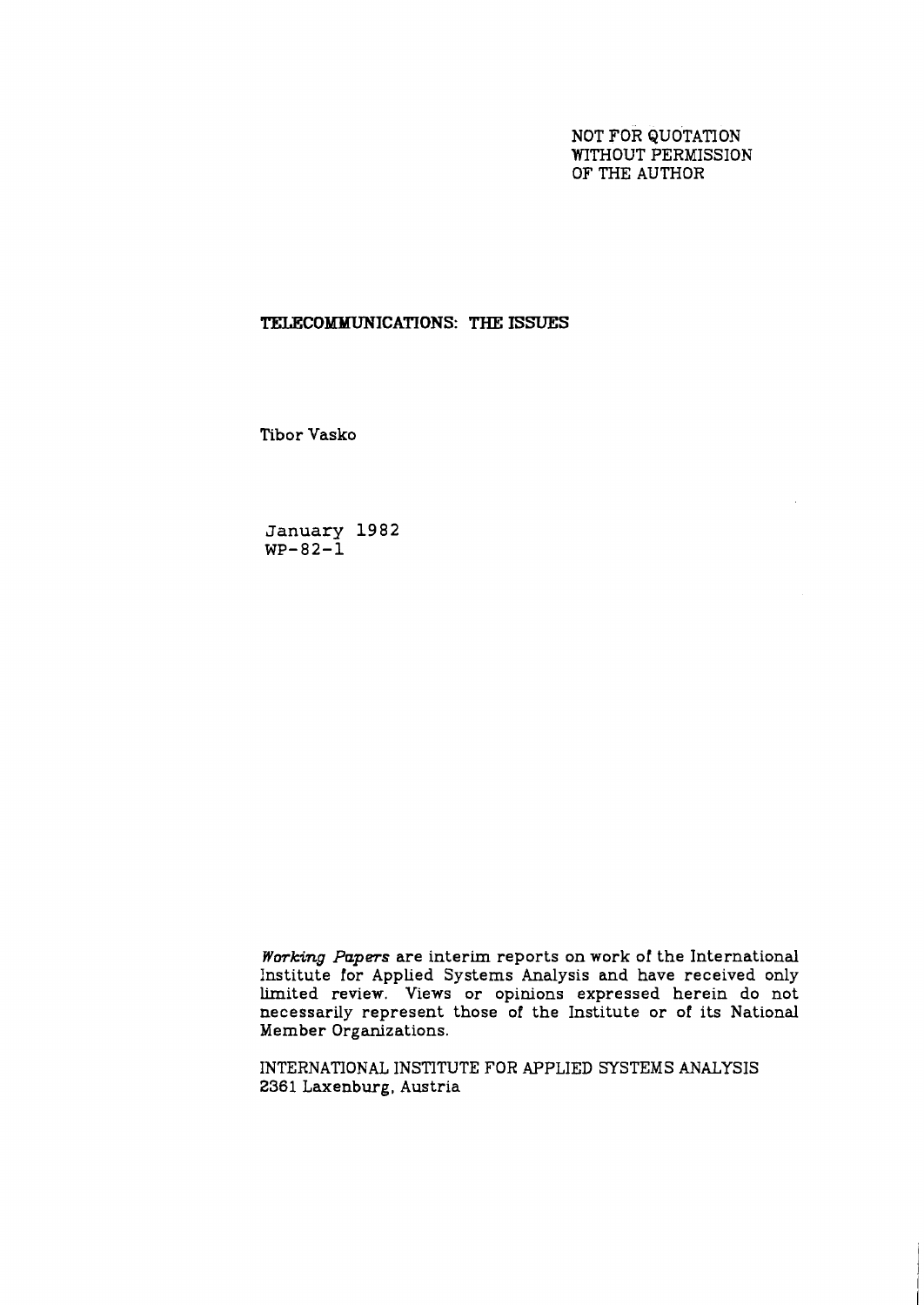## **ACKNOWLEDGMENTS**

 $\ddot{\phantom{a}}$ 

In preparing this paper I was greatly assisted by the comments and suggestions of Alec Lee, Josef Puzman, Zsolt Naray, Miles Meria $\,$ n.s, Patri- $\,$ cia Dinneen, Gordon Thompson, Eric Burke, and other colleagues.

 $\langle \omega \rangle_{\mu}$  .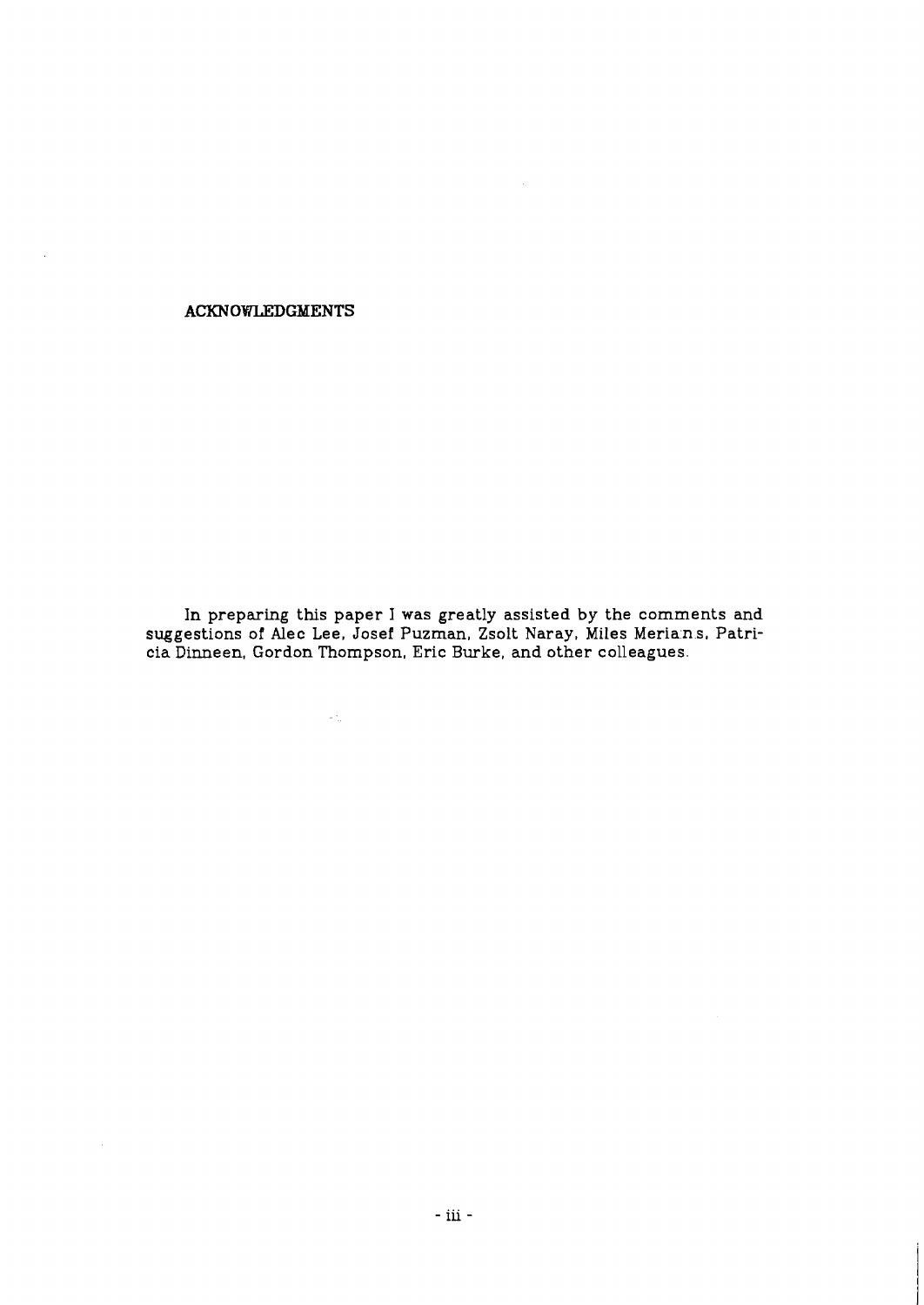**PREFACE** 

The telecommunication sector is having important economic and social impacts, as recent innovations enhance the performance of old services and create new ones. The nature of telecommunications makes it difficult to analyze and assess the impact of individual services: one has to take into account economic, technical, organizational, and not seldom, political and social questions.

In this working paper an attempt is made to formulate the problems that most challenge the management of innovation in the telecommunication sector. The main aims of the paper are to provide a platform for discussion and to present a selection of topics for a more detailed collaborative study.

Alec Lee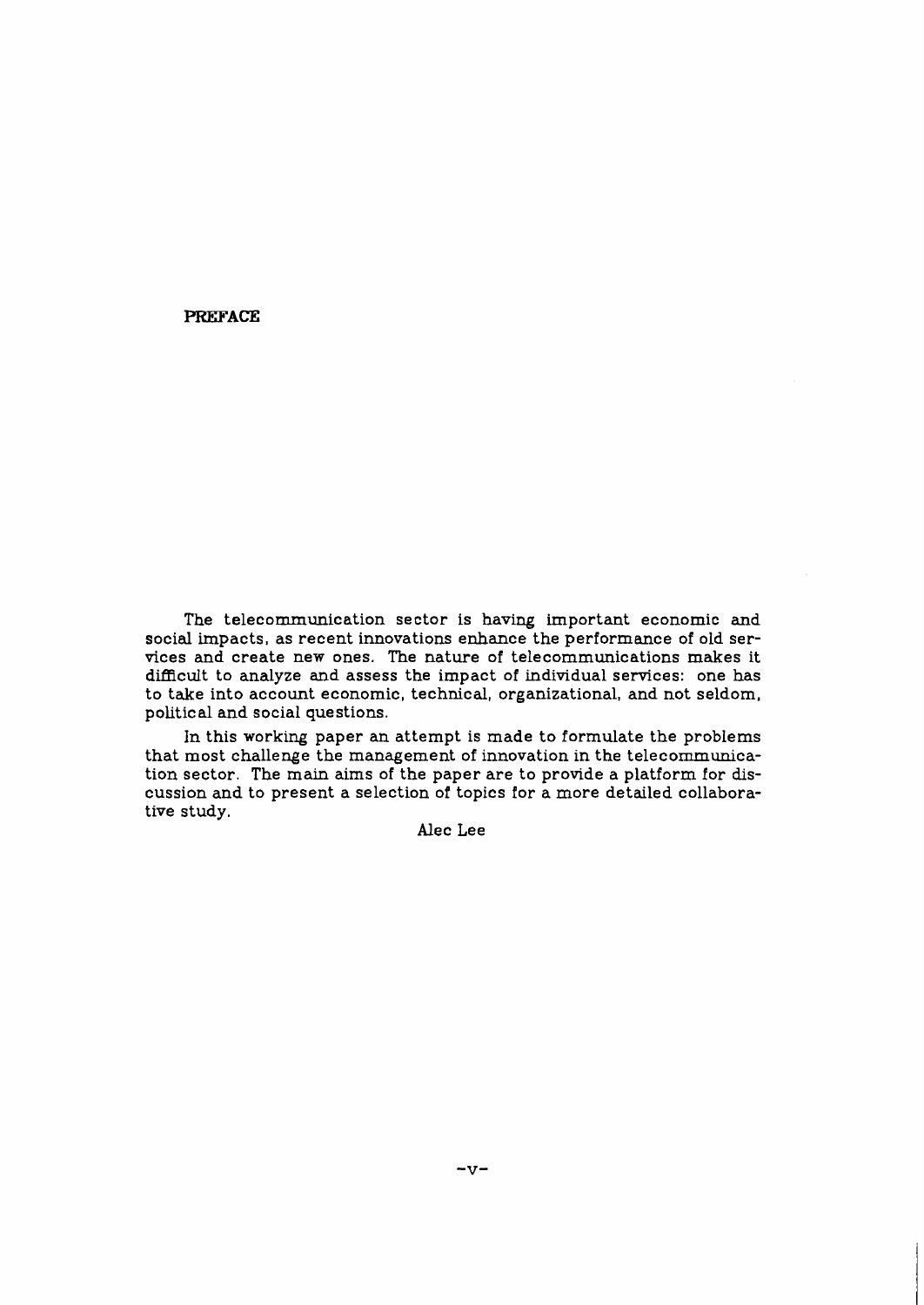# **CONTENTS**

| Introduction                                              |    |
|-----------------------------------------------------------|----|
| The Role of Telecommunications in the National Economy    | 2. |
| Innovation Potential in Telecommunications and Its Source | 4  |
| Sectoral Efficiency                                       | 5  |
| <b>Selection Environment</b>                              | 6  |
| The Relation of Telecommunications to Other Sectors       | 7  |
| The Policy Issues                                         | 7  |
| References                                                | 9  |

 $\sim 10^{11}$  km  $^{-1}$ 

 $\mathcal{L}^{\text{max}}_{\text{max}}$  and  $\mathcal{L}^{\text{max}}_{\text{max}}$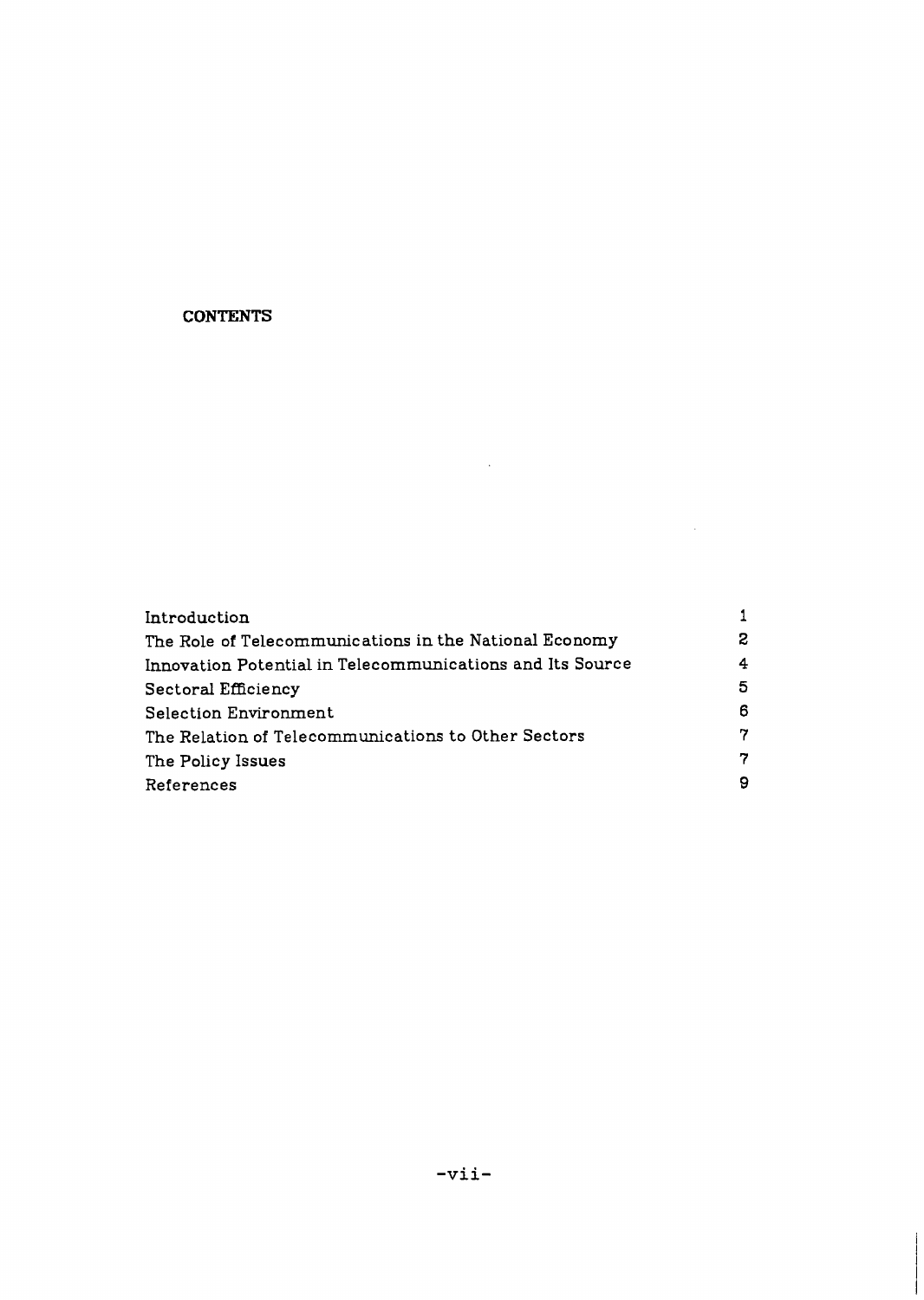### **TELECOMMUNICATIONS: THE ISSUES**

Tibor Vasko

### **INTRODUCTION**

Telecommunication technology-despite its century-old history-- is facing important new challenges brought about by recent advances in electronic technology. There have been major changes not only in the physical representation of messages and the media carrying them, but also in the nature of the messages being communicated. Entire information packages are being added to private messages; in the future, it will be possible to transmit whole information and knowledge bases (Masuda 1972).

Telecommunication enhanced by computers represents the core of information technology, which, it is believed, will stamp the character of future society. It is said that some societies are already reaching this stage (see Parker 1972). Gzssmann (1981) has suggested that information technology and services be considered a fourth economic sector.

It seems that every production technology that lent its name to a cultural era in the past better obeyed the laws of economics than does information technology, whose economic and social impacts extend far beyond productivity and production. The effects of information technology seem to be more mediated and indirect, and as a result, more difficult to assess, even when they have been clearly identified.

But this in itself, i.e., identifying the potential impacts of information technology, is very difficult. We might speculate that this might be because information is a companion of creativity. Even in the last century, it was clear to philosophers that creativity defies the bookkeeping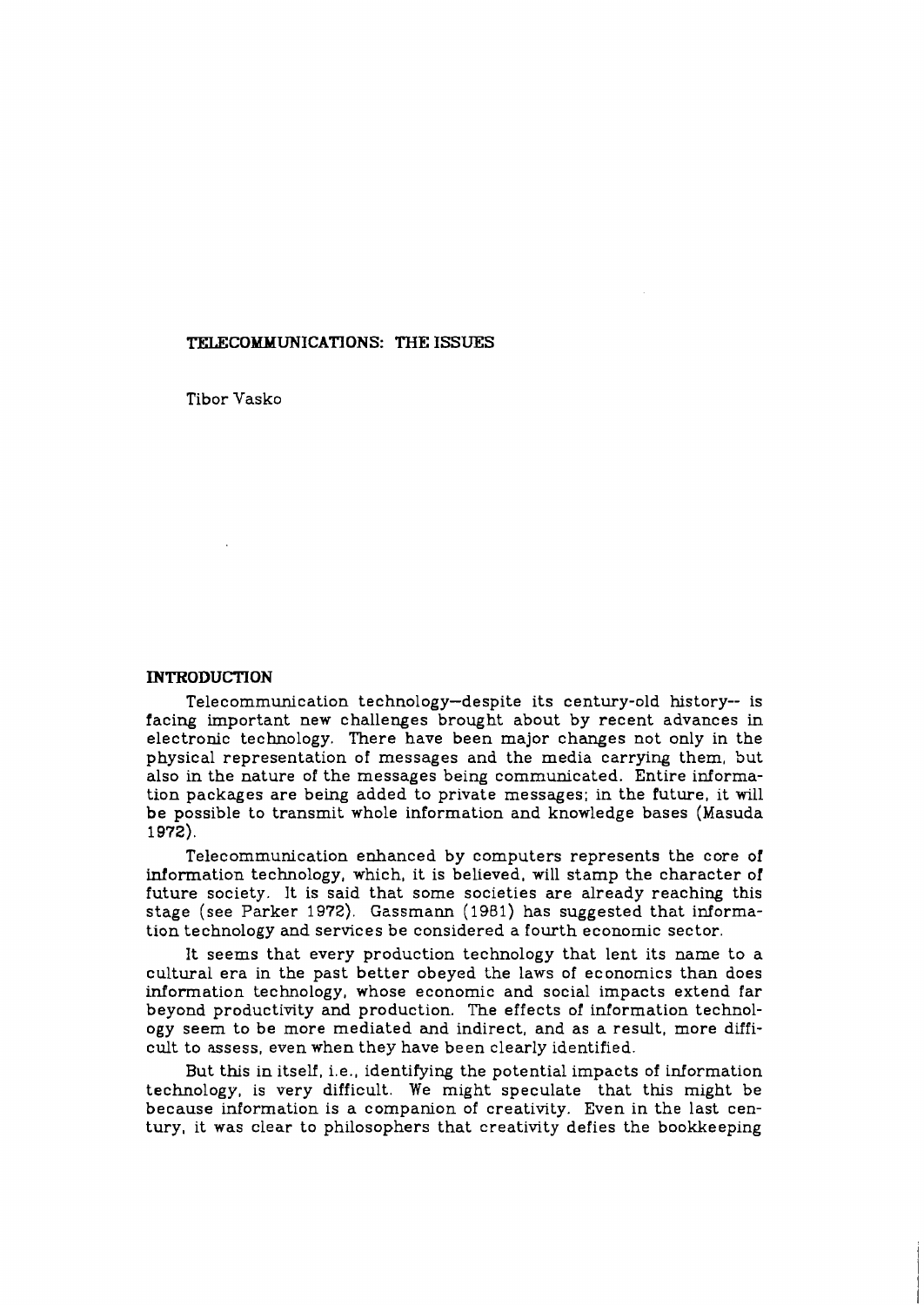(cause and direct effect) character of the majority of economic theories.

This encumbers with many uncertainties the exploration of the role of information in society and makes difficult the accurate forecasting of information demand. And it is from this demand that one must deduce the demand on telecommunications.

While the following issues address more specific problems, all are related to the general task of acquiring new knowledge relevant to this distinctive sector.

### **THE ROLF: OF TELECOMMUNICATIONS IN THE NATIONAL ECONOMY**

The easiest way to assess the role of telecommunications in the national economy is to relate it to the resources spent on it (inputs), in terms of both capital and labor. **A** random glance through the wealth of literature on telecommunications reveals a wide spectrum of data, some of which are somewhat contradictory, mostly because of differences in the methodologies used or in the application of definitions.

Gill (1975) estimates that in the late 1960s investments in telecommunications by PTTs and other carriers ranged from 0.45% to 0.90% of the GDPs of the US, Sweden, the UK and France. In the total of all investments (Gross Fixed Capital Formation) the share of telecommunications in this period ranged from 1.7% in France to 4.0% in the United Kingdom.

This growth trend seems to have continued in the 1970s; at the same time differences among countries have been narrowing. Dondoux (1977) claims that in several countries the share of telecommunicaclaims that in several countries the share of telecommunications in the GDP has exceeded 10%.

The cost of telecommunication in business is also high. Kimball (1977) indicates that in 1974 DM 22 billion were spent in the FRG on business communications comprising telephones, correspondence, telexing, and business travel. When related expenses for personnel and equipment are included, the amount reaches 12.5 billion (13% of the GNP). Of this sum, 37% is spent on telecommunications, 41% on correspondence.

The labor input is also considered very important. Early in the history of telecommunications it was recognized that some technologies (manual telephone switching, for example) were so labor-intensive that a limited labor supply could hamper the development of the whole sector. This provided a strong motivation for innovation and led to increased substitution of capital for labor. Now labor input is no longer a constraint in the telecommunications sector.

The transmission of information has become very efficient. Perhaps this-together with the general tendency S. Nora calls "l'informatization" of society--has contributed to the major shift of the working population toward information handling activities. In his widely known study, Porat (1977) pointed out that 50% of the US civilian labor force is engaged in information- intensive activities and that 46% of the US GNP is derived from the produc tion, processing, and distribution of information goods and services.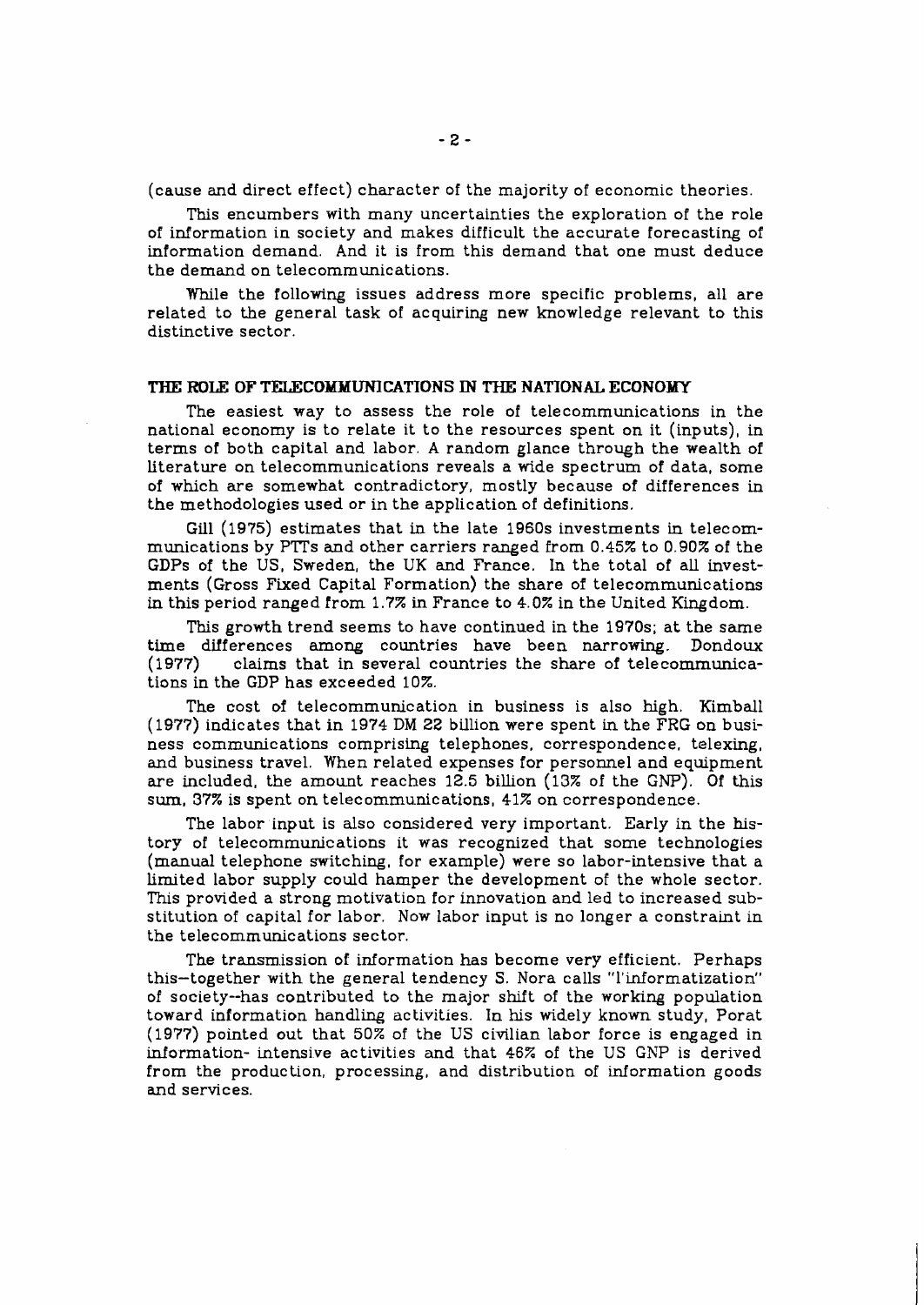Should the information handling (recent computers) proceed the same way as information transmission (telecommunications) did several decades before it, one could conclude that it needs substantial innovation.

Telecommunications represents a significant part of research and developmet activities. In most countries the financial resources devoted to this activity (as a percentage of sales) is hgher than in most other industries (except computers). In the US, for example, the percentage is twice as high as for manufacturing industry as a whole (Agnew, Romeo 1981).

While there may be differences in the level of inputs to the telecommunication sector among countries, there seems to be a general trend toward higher shares in the use of resources.

The increased importance of modern telecommunications has led to the introduction of the notion of an electronic infrastructure in the national economy whose major component is telecommunications. Kapitonov (1980) argues that in the CMEA countries telecommunications is part of an emerging international production infrastructure. management of a modern economy requires many coordinated but locally decentralized decisions for which computers and telecommunications are indispensable. In the USSR some estimates were made of how many arithmetic calculations are required per year in the process of managing the national economy during the 1960s. The result was  $10^{16}$  (Glushkov 1 974).

As for the society as a whole, related data on information handling capability were given by R.N. Noyce (197?), who concluded that there are 50,000 electronic logic functions per capita in use in the US, and that this may grow by a factor of 10 in the next five years. This might lead to a situation in which each person could command the capabilities of a powerful computer.

These considerations do not take into account indirect, secondary, and difficult to assess effects of widespread use of information technology made possible by the availability of telecommunications, such as the enhancing of the creativity of users, increasing the efficiency of the education process, etc.

Centain impediments appear to be inherent in efforts to identify the impact of this technology, because as it is correctly argued by G.B. Thompson **(1979),** not only is information as an economic good different from other goods, but the technology connected with it is also unique. If we forget this fact we may miss the main specific contribution of this technology (much as did the one who discovered that when photographic plates are kept close to the discharge tubes, they become black and that it might be better to store them elsewhere--to Roentgen this same information was sufficient to discover x-rays.)

*The Issues: What ussessments ezist (und how reliable are they) for*  estimating both the magnitude of information-related *activities in a national economy and the role of telecommunications in these activities? What generalizations might be drawn from a study of innmation. in the*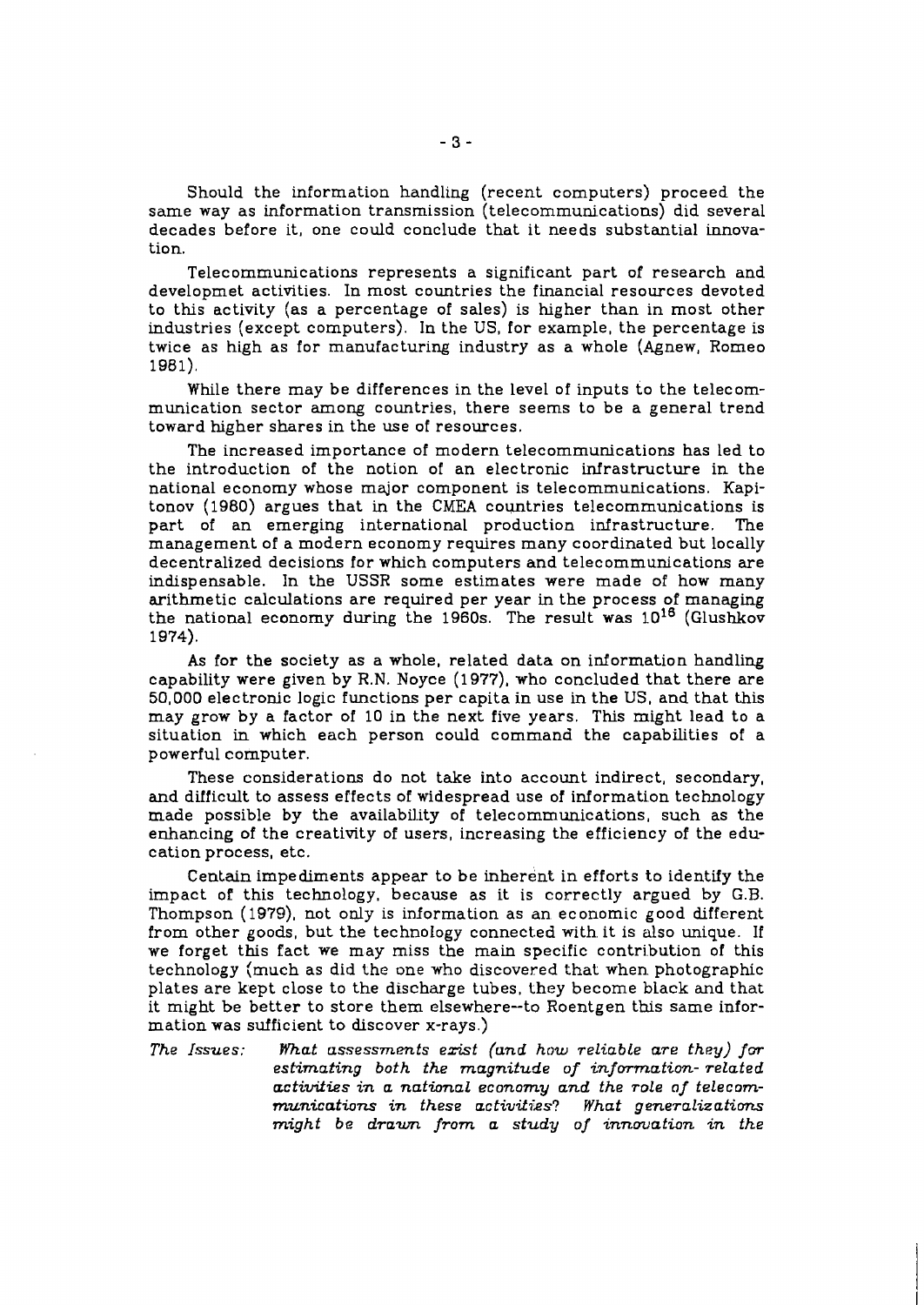$telecommunication~sector~in~various~countries~at~differential$ *stages of* **f** *elecommunication development?* 

# **INNOVATION POTENTIAL IN TELECOMMUNICATIONS AND ITS SOURCE**

The cost/performance ratio of modern electronic components has led to innovative equipment and services in the telecommunications sector. **A** case in point is the high rate of penetration of LSI/VLSI-based semi-conductor components in telecommunications equipment. Detailed studies reveal that microcircuits have been incorporated into the design of virtually every major category of telecommunications device (Melvin 1980), including:

- high feature telephone sets (with custom-made microprocessors)
- multiple-line key telephone equipment
- voice / data terminal equipment L
- private automatic branch exchange (PABX) switching systems  $\bullet$
- subscriber loop multiplex systems  $\bullet$
- central office switching systems
- inter-office line and microwave digital transmission systems

**LSI** circuits frequently combine analog and digital functions in a single device. This reflects the trend toward replacing analog signals with digital ones at the component level, a trend also seen at the equipment and network levels. Worldwide shipments of modems amounted to nearly 400,000 units in 1978; 1,200,000 units are projected for 1983. 'Iks indicates an annual growth rate of approximately 25%.

As remote devices become more reliable, the technological trend is toward a decentralization of control in telecommunications networks through an increasing amount of remote intelligence. Improvements in telecommunication technology include digital encoding and digital signal transmission and processing (PCM, delta), greater efficiency in communication media capacity sharing, new switching techniques, fiber optics, and satellite transmission.

Satellites have developed very rapidly since their appearance in 1960. Fourteen commercial communication satellites were placed in stationary orbit in the 1970s and it is estimated that nearly 100 additional satellites were in orbit at the beginning of 1981. There has been a 50-fold increase in communication satellite capacity with a corresponding decrease in cost per circuit per year since the first stationary communications satellite was launched. Bell Telephone Laboratories expects world traffic to reach 2,000,000 satellite circuits by the year 2000.

Compared with classical copper wire systems, fiber optic transmission systems offer large information capacity, greater protection against interception, low error rate (due to freedom from cross talk and electrical radiation), and low cost. However, optical fibers still require special handling and cannot yet fully replace copper wires. The price of fiber optic cable is dropping rapidly: according to a 1979 study by Probe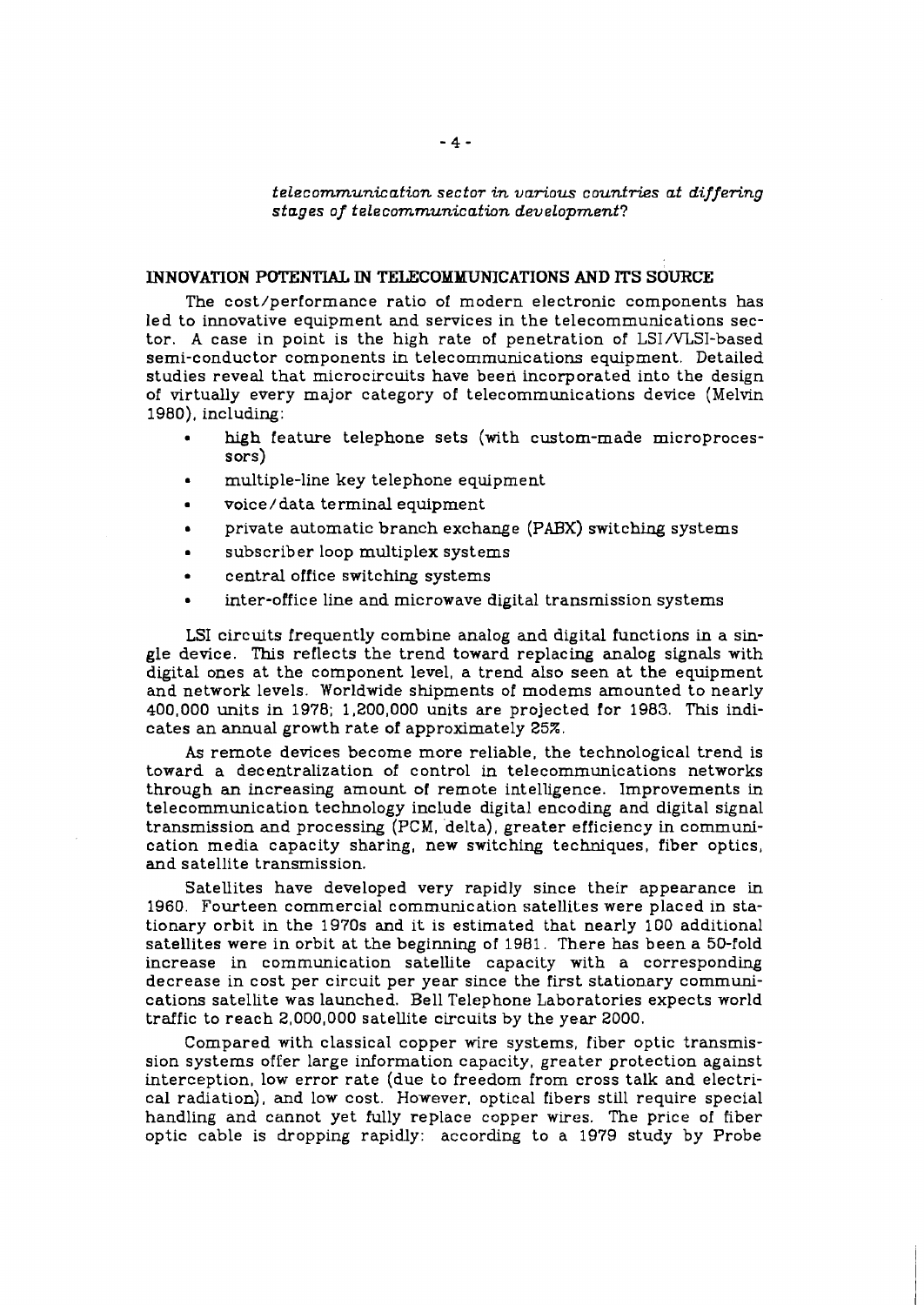Research, Inc., the price was expected to have declined from US \$13,000 per kilometer in 1978 to US 86,700 in 1981. It was predicted that the price of fiber optic cables would drop below the price of copper cables by the end of 1981 at the latest.

There is **an** increasing movement toward the integration of communication services. This involves integration of functions, e.g., the integration of transmissions with switching techniques and devices, and will eventually enable a unified computer controller network to transmit voice, video, data, and facsimile and in this way, to integrate services as well. This will eliminate the clear technical distinction between telecommunications and computer services.

*The Research Needs: To forecast the likely effects of present and future technological developments* **in** *telecom*munications and the barriers to their implemen*tation. To investigate the innovation process at the enterprise level to determine the effectiveness of incentwes and the appropriate management of the innovation process.* 

#### **SECTORAL EFFICIENCY**

The rate of increase in productivity in the telecommunications sector is considered to be above the average rate for all industries and services. For example, in the FRG, productivity in the telecommunications branch (in terms of traffic volume per person) increased sixfold between 1950 and 1975. (See Elias 1976.) Overall productivity in the FRG nearly doubled during the same time span, taking into account all factors involved in production. Data from the US convey a similar picture (Agnew, Romeo 1981).

Capital formation plays an important role in the telecommunications sector. Figures vary from country to country, but in general, the share of telecommunications is high. Elias (1976) for example, states that the German Federal Post Office made investments corresponding to one-sixth of all investment in industry in the Federal Republic of Germany.

The telecommunications sector manifests many natural economies of scale that affect the policies and regulations of firms (regulation of monopolies) and governmental agencies within the sector. Whether or not a new technology is introduced will largely depend on the extent to which it can take advantage of economies of scale.

Innovative capacity is also dependent on the size of the firm or the degree of concentration within the branch. The degree of concentration that is optimal for elicitmg creative behavior has not yet been establishe d.

An important question that has been studied elsewhere is what is the impact of  $R \& D$  on productivity and on the efficiency of telecommunications. This question is difficult to answer conclusively for any sector; in the telecommunication sector, which is not easily amenable to standard classification and data collection schemes, it is even more difficult. In addition, regulation makes the real impact difficult to assess. Rates of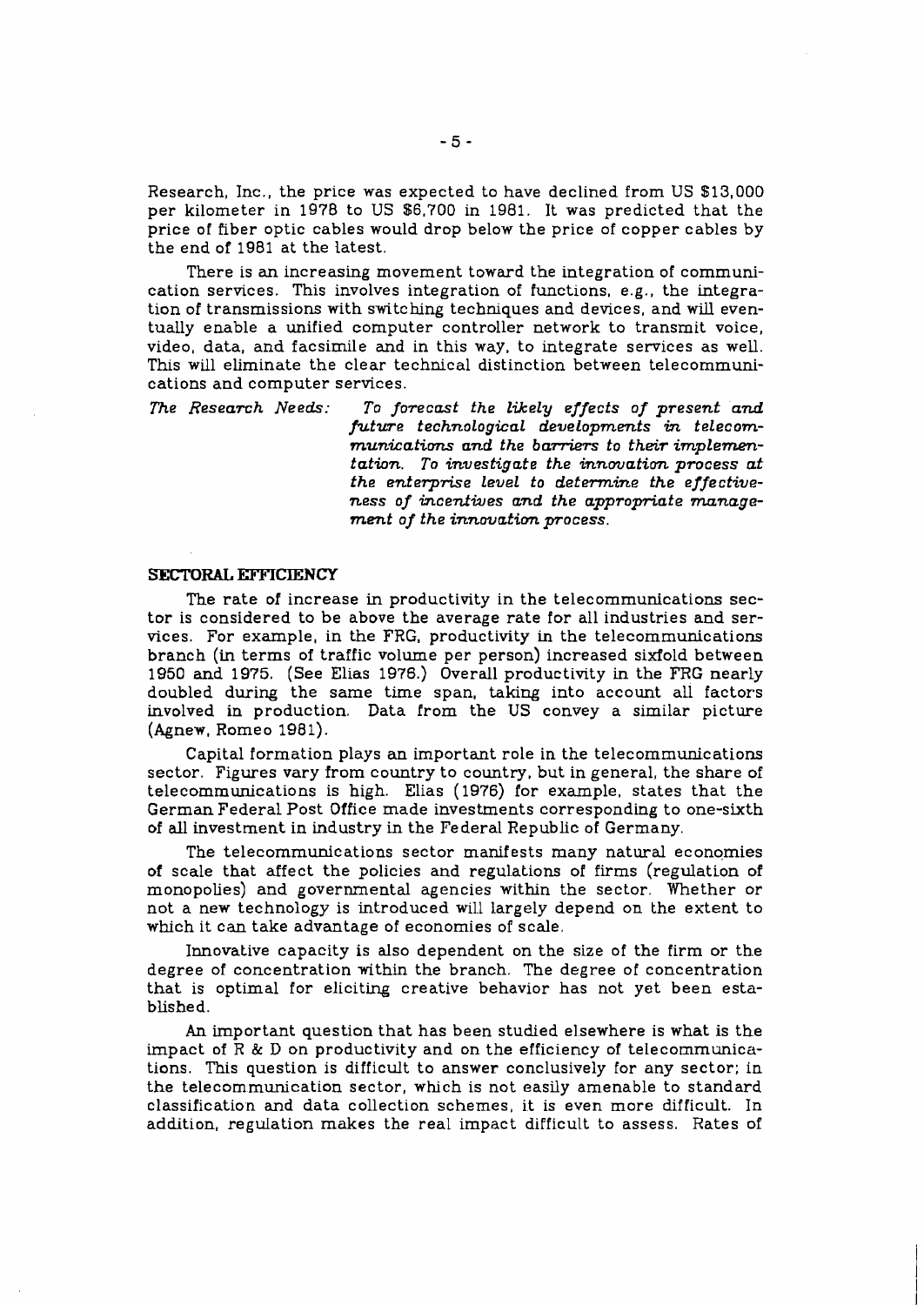return on innovations in this sector are very low, perhaps because regulation prevents companies from appropriating the gains of innovative activities (Griliches 1980). This may discourage innovators.

*The Research Needs: To study problems of productivity in the telecommunications sector, with special emphasis* **on**  *economies of scale and their effect on the labor force in the contezt of innovation. To study the degree of concentration (size of companies) in this sectw in order to determine the relationship between size and innovative behavim. To investigate the effectiveness of innovative technology in stimulating capital formation in the telecom* $m$ *unications sector.* 

#### **SELECTION ENVIRONMENT**

Innovation, the modification of a particular service or product or the introduction of a new one, is largely dependent on economic **and** social environment. In telecommunications the decision to innovate must be based on consideration of a number of factors that are not always present in other sectors.

The worldwide telecommunications system with its more than 500 million telephones is the largest man-made machine, a machine that should be designed to meet the criteria of effectiveness **and** reliability. The implementation of any technological change in this system must take into account

- amortization requirements of equipment currently in use
- the compatibility of the technical innovation with the rest of the network
- the revenue requirements of the new technology
- the needs of the user  $\blacksquare$
- policy regulations
- personnel requirements (increased or decreased) and training  $\bullet$
- the market situation, standards, CCITT recommendations, etc.

These factors help create the environment that motivates the selection of a particular innovation from the set of potentially available ones.

*The Research Need: To analyze the economic, political, and social components of the selection environment and its function in different services and in different counfries.*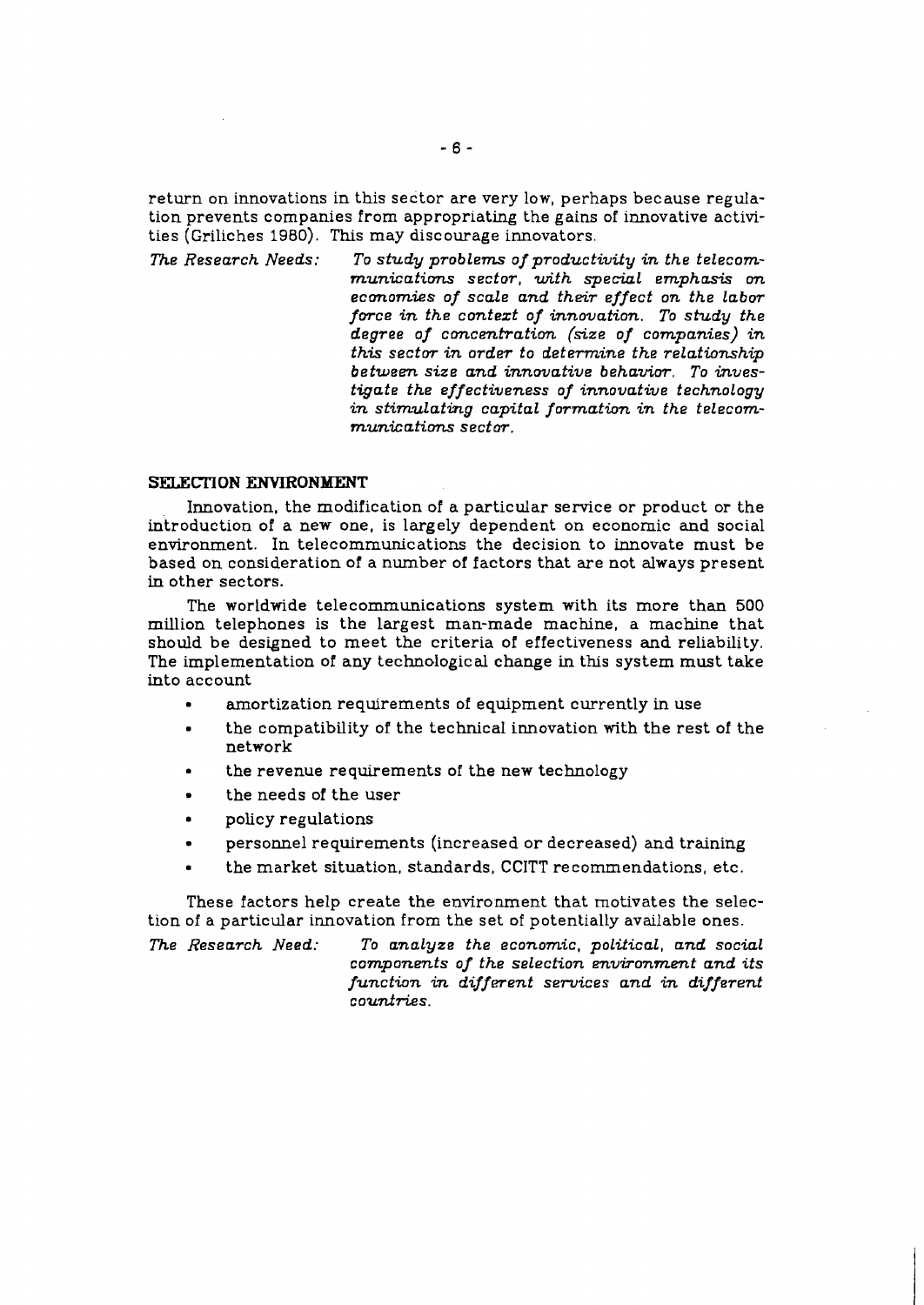### THE RELATION OF TELECOMMUNICATIONS TO OTHER SECTORS

The telecommunications sector has close links with other sectors of the national economy, especially manufacturing, and particularly in recent years, the computer industry. Telecommunications makes it possible for users to access remote data bases and also facilitates the creation of distributed data processing networks.

Microelectronic components have functionally replaced electromechanical devices and hard-wired control, increasing telecommunications' flexibility and reliability, as well as improving its performance/cost ratio, especially from the point of view of service vendors.

As the price of energy has increased, telecommunications has become a potential instrument for promoting energy conservation, by improving the efficiency of transport, and in some cases, by partially replacing it. Energy saving has become one of the objectives of innovation and policy design in telecommunication (Day 1978).

The effects of telecommunications are also felt in the administrative branch, where the so-called "electronic office" may radically change the way offices operate. The "office of the future" features

- teletex service for inter-office correspondence (with high transmission rate, **IS@?** codes, automatic distribution, and automated receiving)
- electronic mail, based on computer control and processing, with "store and forward capability"
- centralized filing, with remote file access
- teleconferencing, etc.

The introduction of electronic fund transfers will have a significant impact on banking, and will create new problems of reliability, privacy, security, etc.

*The Research Need: To better understand the impact of other sectors*  **on** *the innovation potential and management of telecommunications.* 

# **THE** POLICY **~ssUES**

The specific properties of telecommunication named above are mak**ing** the design of an optimal policy (assuming **we** know what the criterion for optimality is) very difficult. These properties seem to trigger off policy issues **unlike** those economist and policy makers are accustomed to facing.

Telecommunications are regulated in virtually every country, although there are significant policy differences among nations. The oldest regulations affecting the telephone industry are in the US, where rate-level regulation is used. The limited range of this regulation has been acknowledged and discussed for more than half a century. New and hopefully better methods are now being sought, but the diversification of telecommunication services makes the choice difficult. In addition, regulators are faced with a lack of sufficient information (Ryan 1981).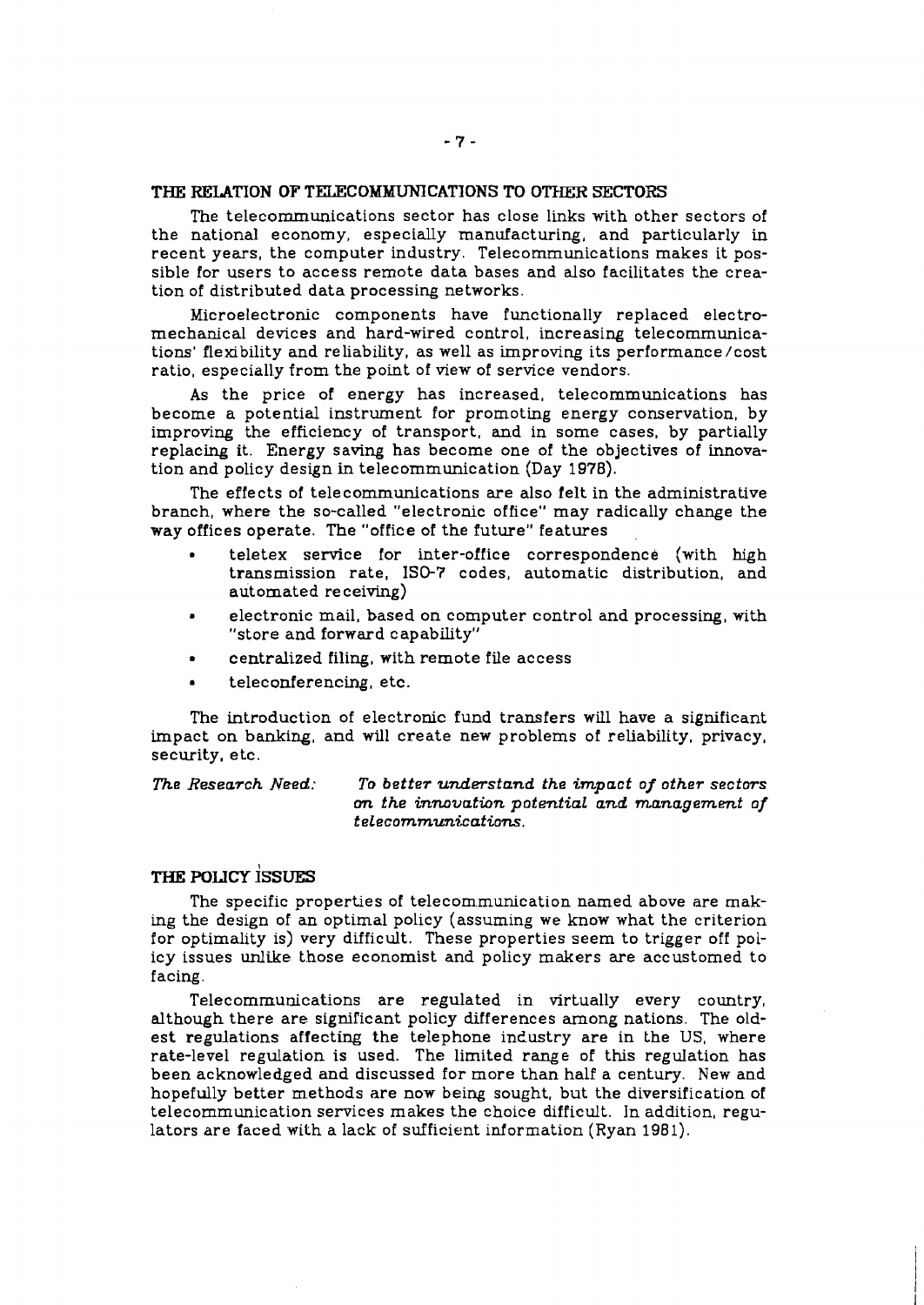Telecommunications policy issues inevitably involve economic matters. Social aspects are becommg increasingly involved as well. Ideal perhaps, would be to identify and implement innovations that are technically possible, economically attractive, and socially useful. But such an accomplishment would be very difficult, perhaps infeasible. Instead the problem may be one of trade-offs.

Some important technical policy problems relate to standards. In telecommunications, where the exchange of information involves not only interstate links but also international ones, standards (generally established as CCITT recommendations) become essential and are not entirely within national control. These standards apply to interfaces at the borders, and include performance capability.

At the level of the national economy, the policy issues include

- the management of the telecommunications sector development in the scope of the national economy
- the priority to be given to telecommunications in the economic and social development of a country
- what services to introduce, and when to do so; what measures to use to stimulate development in the desired direction
- how to do this in a technically "turbulent" environment, in which many decisions are burdened with risk

Important social issues includes the effect of telecomrnunications on

- lifestyles
- labor force, jobs, etc.
- crime control
- $\bullet$ privacy

**As** important as the formulation of policies are the instruments for implementing them. This is important because many new telecommunication services (e.g., services aimed at educating or at enhancing public participation) are not compatible with the traditional market.

*The Research Needs: To analyze present policies and the instruments*  for their implementation on the national level. *To pTepare a classificath of issues and policies relevant to the centrally planned economy and one relevant to the policy environment of an (albeit regulated) market economy. Such classifications would be useful for international comparative* **studies.**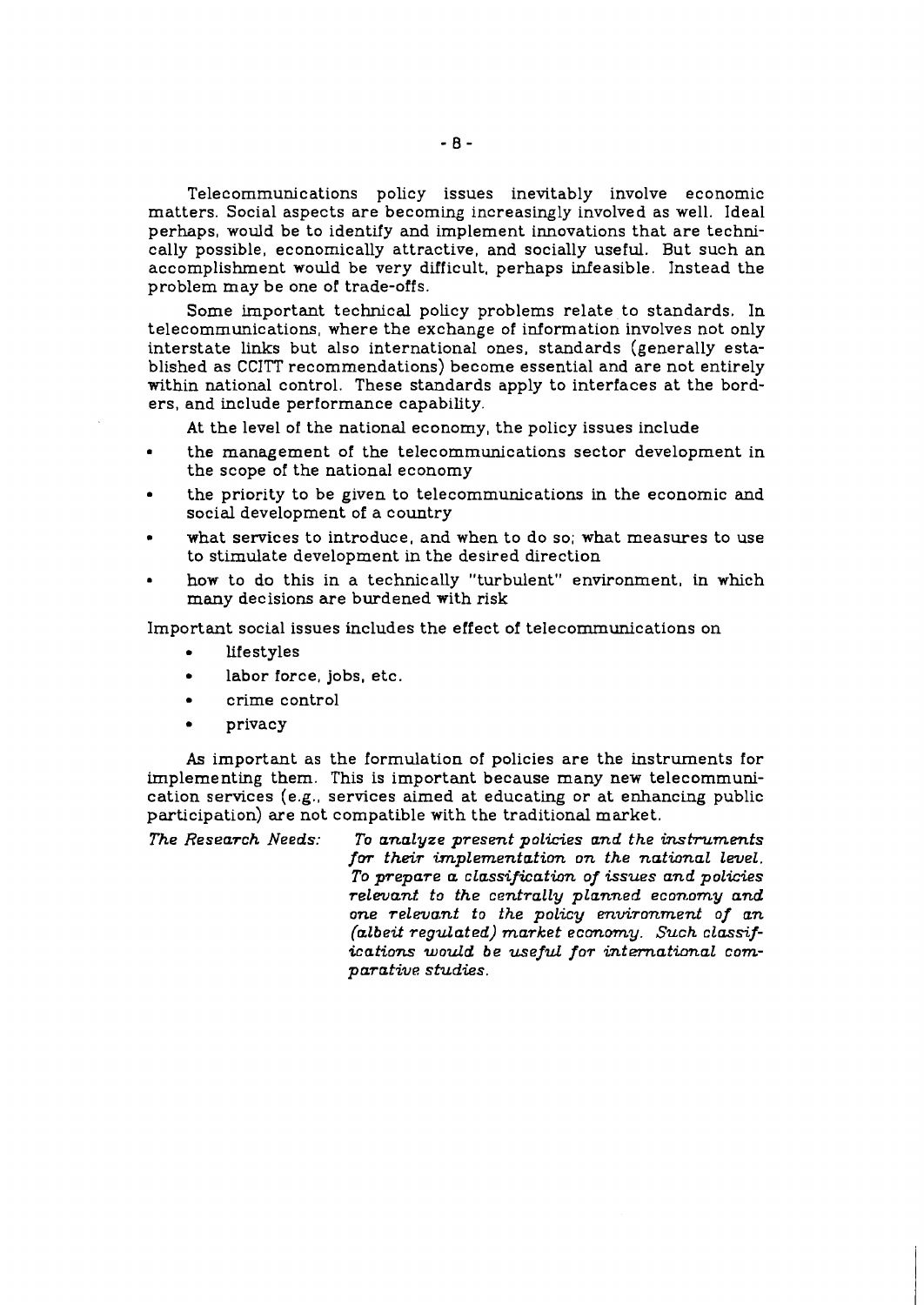#### **REFERENCES**

- Agnew, C.E. and A.A. Romeo (1981) Restructuring the US Telecommunications Industry: The Impact of Innovation. Telecommunications Policy, December, 273-288.
- Day, L.N. (1978) The Role of Telecommunications Policy Analysis in Service Planning. In: Evaluating New Telecommunication Services. Ed. by Martin C.J. Elton, William **A.** Lucas, and David W. Courath. New York: Plenum Press.
- Dondoux, J. (1977) Socioeconomic Research in France. Telecommunications Policy, September, 356.
- Elias, D. (1976) The Impact of Technology on Productivity in Telecommunications. The Role of Business in Modern Society  $II$ . Seminar on Technology and Productivity, La Hulpe, Belgium, December 9-10. La Hulpe: IBM.
- Gassmann, H.P. (1981) Is There a Fourth Economic Sector? The OECD Observer, No. 113, November, 18-20.
- Gill, S. (1975) The Allocation of Resources for Computers and Telecommunications. Background Report in OECD Informatics Studies, No. 11. Proceedings of the OECD Conference, February 4-6, 1975, Paris, 87-129.
- Glushkov, V.M. (1974) Vevedenije v ASU (Introduction to Automated Management Systems). Kiev: Tekhnika.
- Griliches, E. (1980) Returns to Research and Development Expenditures in the Private Sector. In New Developments in Productivity Meamrement and Analysis, Vol. 44. 1. Kendrick and B. Vaccara (eds.) Studies in Income and Wealth. National Bureau of Economic Research.